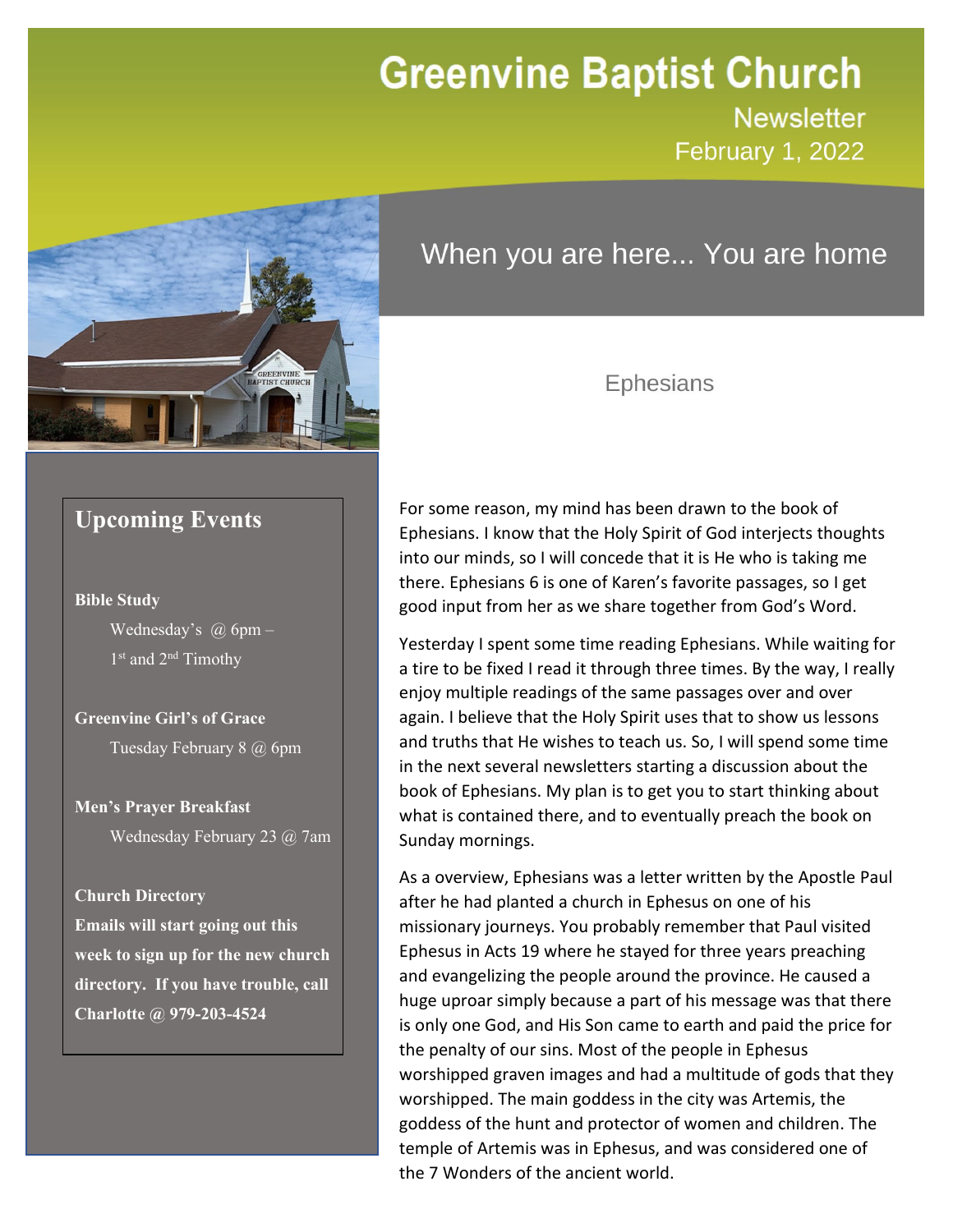So when Paul brought in a construct of worship that was directly against worshipping what we would call "false gods", the people of Ephesus was ready to kill him and his associates there.

With this background from the city, Paul writes to the people who had become a part of the "called out ones" from Ephesus. We would call them "the church in Ephesus." Not a building, but a people called by God Himself. They struggled in life. They dearly wanted to follow Christ completely, but confused service to Him taking the place of worship of Him. They thought that things that they did, ministry, was way more important than worshiping the God of the universe.

The apostle John reminds us of that fact when Jesus dictates to him the Revelation. When looking at the church in Ephesus, you will remember that Jesus said, "you have lost your first love." Their works were wonderful. Their ministry to the poor, the widows, the orphans and the destitute was worth looking at and admiring. However, they stopped worshiping God in order to perform those works. They left out the very truth that considered those works good, as they prioritized worship and made God the main truth in their lives.

This is what the people were like when Paul wrote his letter to them. You can imagine that Paul had ulterior motives to write and to share great truths of Christianity to those people. He not only wanted to correct the false behavior, but also to interject into their lives the truth of the centrality of the relationship with Christ as central and all important.

This little letter to the folks in Ephesus contains important as well as popular themes in its content. We get, "By grace you have been saved through faith…the gift of God, not of works." We get a prayer for them that includes, "you should grasp how wide and long and high and deep is the love of Christ." We get, "He is able to do immeasurably more than all we can ask or imagine." We get, "Christ Himself gave some apostles, prophets, evangelists, the pastors and teachers to equip His people for works of service," so that they may become mature in the faith. We also get instructions for husbands, wives, children, slaves and free men. We get "the whole armor of God" to consider and make a part of our lives that we might be able to be a part of the battle that is continually going on in our lives: good versus evil.

As we look together at the Letter to the Ephesian believers, we will find many truths and points that make the letter important, not just as a historical Christian work, but an instruct for us to follow as well, even though the letter is over 2000 years old. That tells us that it is an important part of the Word of God that instructs us as we live our lives here and now.

I hope that you will enjoy this little letter as Karen and I have. Read it all in one sitting. Read it several times. You might even want to have pen and pencil ready to make your own remarks and thoughts as the Holy Spirit takes you on this wonderful journey through Ephesians.

Let me quote the end of the letter to you….

"Peace to the brothers and sisters, and love with faith from God the Father and the Lord Jesus Christ. Grace to all who love our Lord Jesus Christ with an undying love."

Blessings to you all from Jack and Karen this week…